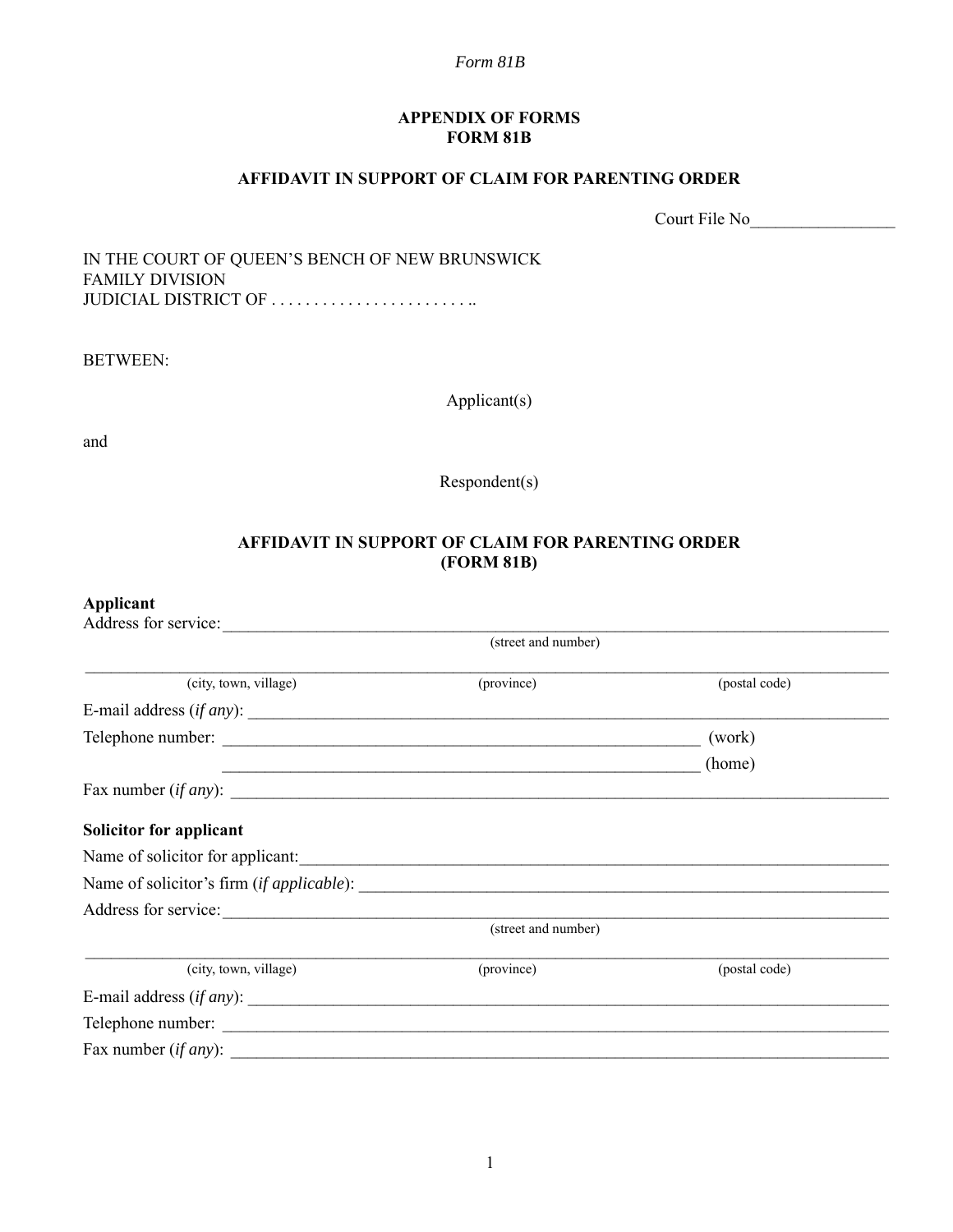# **Respondent**

|                                 | (street and number)                                              |                            |
|---------------------------------|------------------------------------------------------------------|----------------------------|
| (city, town, village)           | (province, state, country)                                       | (postal code)              |
| E-mail address $(if any)$ :     |                                                                  |                            |
|                                 |                                                                  | (work)                     |
|                                 | <u> 1989 - Jan James James Barnett, fransk politik (d. 1989)</u> | (home)                     |
|                                 | Fax number $(if any)$ :                                          |                            |
| <b>Solicitor for respondent</b> |                                                                  |                            |
|                                 |                                                                  |                            |
|                                 |                                                                  |                            |
|                                 |                                                                  |                            |
|                                 | (street and number)                                              |                            |
| (city, town, village)           | (province)                                                       | (postal code)              |
|                                 | E-mail address $(if any)$ :                                      |                            |
|                                 | Telephone number:                                                |                            |
|                                 | Fax number $(if any)$ :                                          |                            |
|                                 | (If you need more space, attach extra pages.)                    |                            |
|                                 |                                                                  |                            |
|                                 |                                                                  |                            |
| I live in:                      |                                                                  |                            |
| (city, town, village)           |                                                                  | (province, state, country) |
|                                 |                                                                  |                            |

## **I make oath (***or* **solemnly affirm) and say that the following is true:**

*(Write "N/A" if any of the sections do not apply to you or the child(ren).)*

**1. During my life, I have also used or been known by the following names:**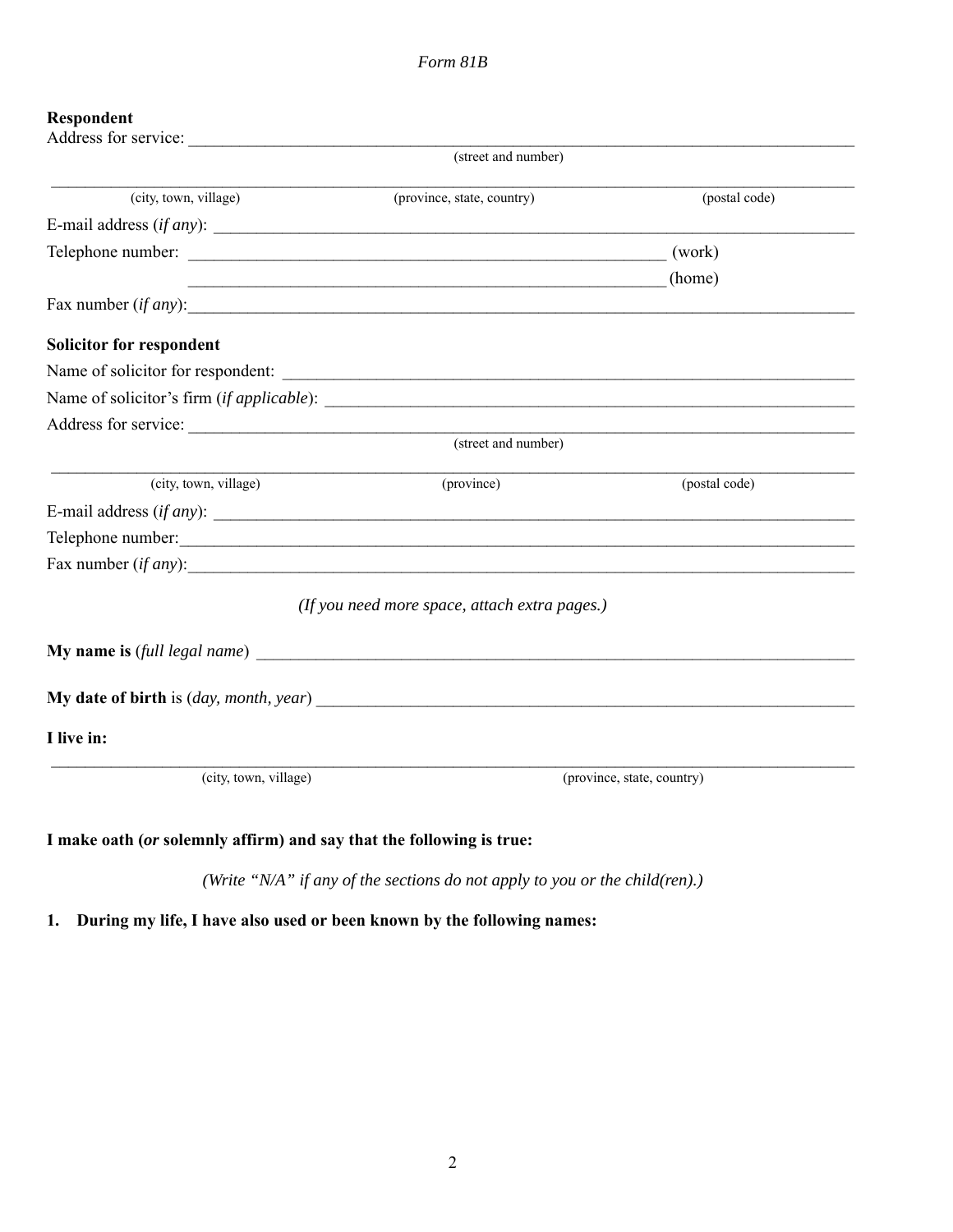## **2. The child(ren) in this proceeding is/are:**

| Child's full legal name | <b>Birth date</b><br>(day, month,<br>year) | Age | Full legal name(s)<br>of parent(s) | Name(s) of all<br>people the child lives<br>with now<br>(Include address if the<br>child does not live<br>with you.) | My relationship to<br>the child<br>(Specify if parent,<br>grandparent,<br>family friend, etc.) |
|-------------------------|--------------------------------------------|-----|------------------------------------|----------------------------------------------------------------------------------------------------------------------|------------------------------------------------------------------------------------------------|
|                         |                                            |     |                                    |                                                                                                                      |                                                                                                |
|                         |                                            |     |                                    |                                                                                                                      |                                                                                                |
|                         |                                            |     |                                    |                                                                                                                      |                                                                                                |
|                         |                                            |     |                                    |                                                                                                                      |                                                                                                |

## **3. I am also the parent of or have acted as a parent (for example, as a step-parent, legal guardian, etc.) to the following child(ren):** *(Include the full names and birth dates of any child(ren) not already listed in section 2.)*

| Child's full legal name | <b>Birth date</b><br>$\langle \textit{day}, \textit{month}, \rangle$<br>year) | My relationship to the child<br>(Specify if parent, step-parent,<br>grandparent, family friend, etc.) | Name(s) of person(s) with whom the<br>child lives now (if the child is under $19$<br>years of age) |
|-------------------------|-------------------------------------------------------------------------------|-------------------------------------------------------------------------------------------------------|----------------------------------------------------------------------------------------------------|
|                         |                                                                               |                                                                                                       |                                                                                                    |
|                         |                                                                               |                                                                                                       |                                                                                                    |

**4. I am or have been a party in the following court proceeding(s) involving parenting time or decision-making responsibility with respect to any child**: *(Include the child(ren) in this proceeding and any other child(ren). Do not include child protection court proceedings in this section. Attach a copy of any parenting orders you have.)*

| <b>Court location</b> | Names of parties in this pro-<br>ceeding | Name(s) of $child(ren)$ | Court orders made<br>(Include dates of orders.) |
|-----------------------|------------------------------------------|-------------------------|-------------------------------------------------|
|                       |                                          |                         |                                                 |
|                       |                                          |                         |                                                 |

## **5. I have been a party or person responsible for the care of a child in the following child protection court proceeding(s):** *(Attach a copy of any relevant court order(s) or endorsement(s) you have.)*

| <b>Court location</b> | Names of people involved in the<br>proceeding | <b>Court orders made</b> (Include dates of<br>orders.) |
|-----------------------|-----------------------------------------------|--------------------------------------------------------|
|                       |                                               |                                                        |
|                       |                                               |                                                        |
|                       |                                               |                                                        |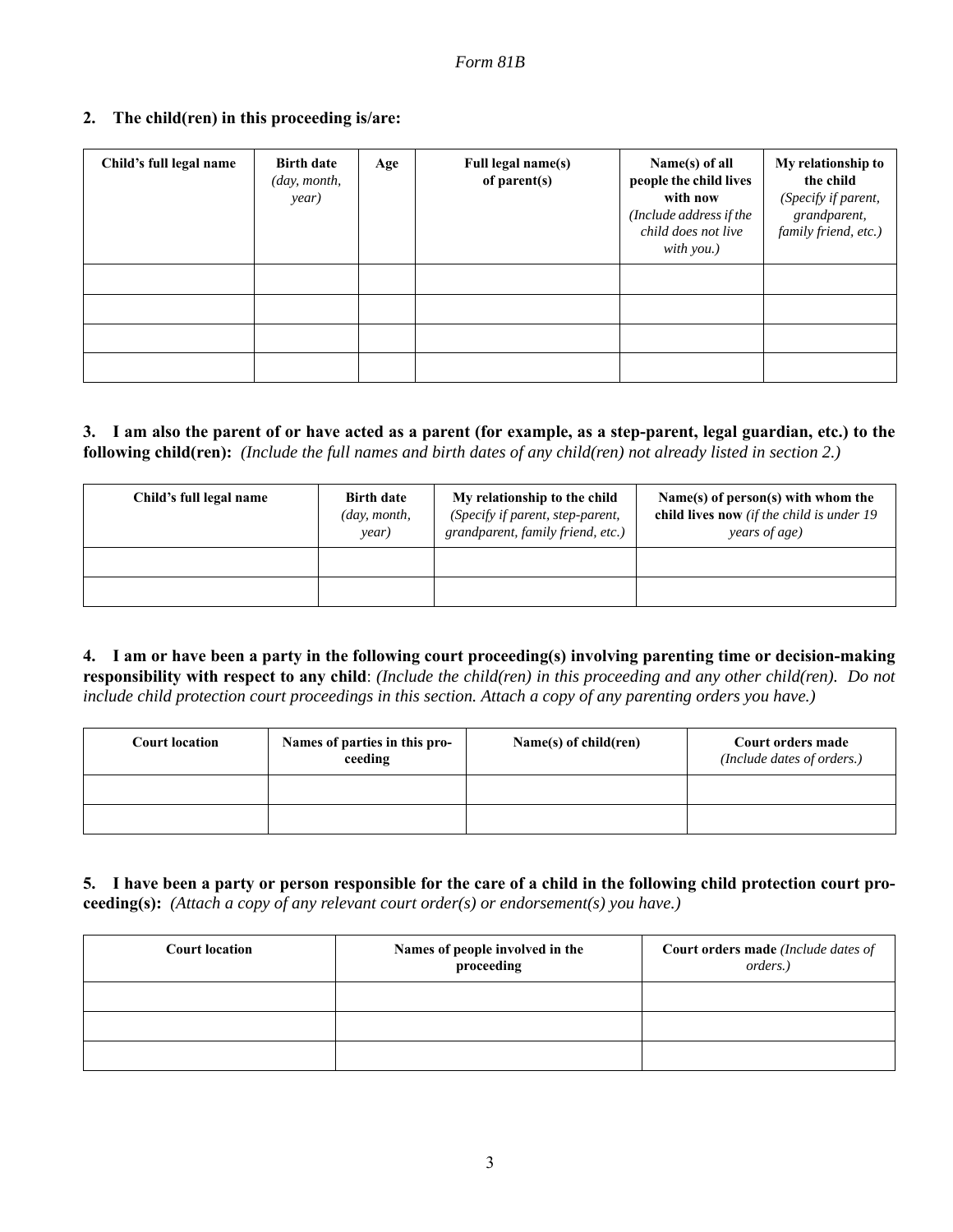| 6. I have been found guilty of the following criminal offence(s) for which I have not received a pardon: |  |  |
|----------------------------------------------------------------------------------------------------------|--|--|
|                                                                                                          |  |  |

| Charge | Approximate date of finding of guilt | <b>Sentence received</b> |
|--------|--------------------------------------|--------------------------|
|        |                                      |                          |
|        |                                      |                          |
|        |                                      |                          |

### **7. I am now charged with the following criminal offence(s):**

| Charge | Date of next court appearance | Terms of release while waiting for trial (Attach<br>copy of bail or other release<br>conditions, if any.) |
|--------|-------------------------------|-----------------------------------------------------------------------------------------------------------|
|        |                               |                                                                                                           |
|        |                               |                                                                                                           |
|        |                               |                                                                                                           |

### **8. The following additional facts should be considered when determining the child(ren)'s best interests:**

**9. To the best of my knowledge, since birth, the child(ren) in this proceeding has/have lived with the following caregiver(s):** *(including a parent, legal guardian, foster parent, group home, etc.)*

| <b>Child's Name</b> | Name(s) of Caregiver(s) | <b>Period(s) of Time with Caregiver(s)</b><br>(day, month, year to day, month, year) |
|---------------------|-------------------------|--------------------------------------------------------------------------------------|
|                     |                         |                                                                                      |
|                     |                         |                                                                                      |
|                     |                         |                                                                                      |

## **10. My plan for the care and upbringing of the child(ren) is as follows:**

a) I plan to live at the following address:

 $\mathcal{L}_\mathcal{L} = \{ \mathcal{L}_\mathcal{L} = \{ \mathcal{L}_\mathcal{L} = \{ \mathcal{L}_\mathcal{L} = \{ \mathcal{L}_\mathcal{L} = \{ \mathcal{L}_\mathcal{L} = \{ \mathcal{L}_\mathcal{L} = \{ \mathcal{L}_\mathcal{L} = \{ \mathcal{L}_\mathcal{L} = \{ \mathcal{L}_\mathcal{L} = \{ \mathcal{L}_\mathcal{L} = \{ \mathcal{L}_\mathcal{L} = \{ \mathcal{L}_\mathcal{L} = \{ \mathcal{L}_\mathcal{L} = \{ \mathcal{L}_\mathcal{$ (street and number)  $\mathcal{L}_\mathcal{L} = \{ \mathcal{L}_\mathcal{L} = \{ \mathcal{L}_\mathcal{L} = \{ \mathcal{L}_\mathcal{L} = \{ \mathcal{L}_\mathcal{L} = \{ \mathcal{L}_\mathcal{L} = \{ \mathcal{L}_\mathcal{L} = \{ \mathcal{L}_\mathcal{L} = \{ \mathcal{L}_\mathcal{L} = \{ \mathcal{L}_\mathcal{L} = \{ \mathcal{L}_\mathcal{L} = \{ \mathcal{L}_\mathcal{L} = \{ \mathcal{L}_\mathcal{L} = \{ \mathcal{L}_\mathcal{L} = \{ \mathcal{L}_\mathcal{$ 

(city, town, village) (province, state, country) (postal code)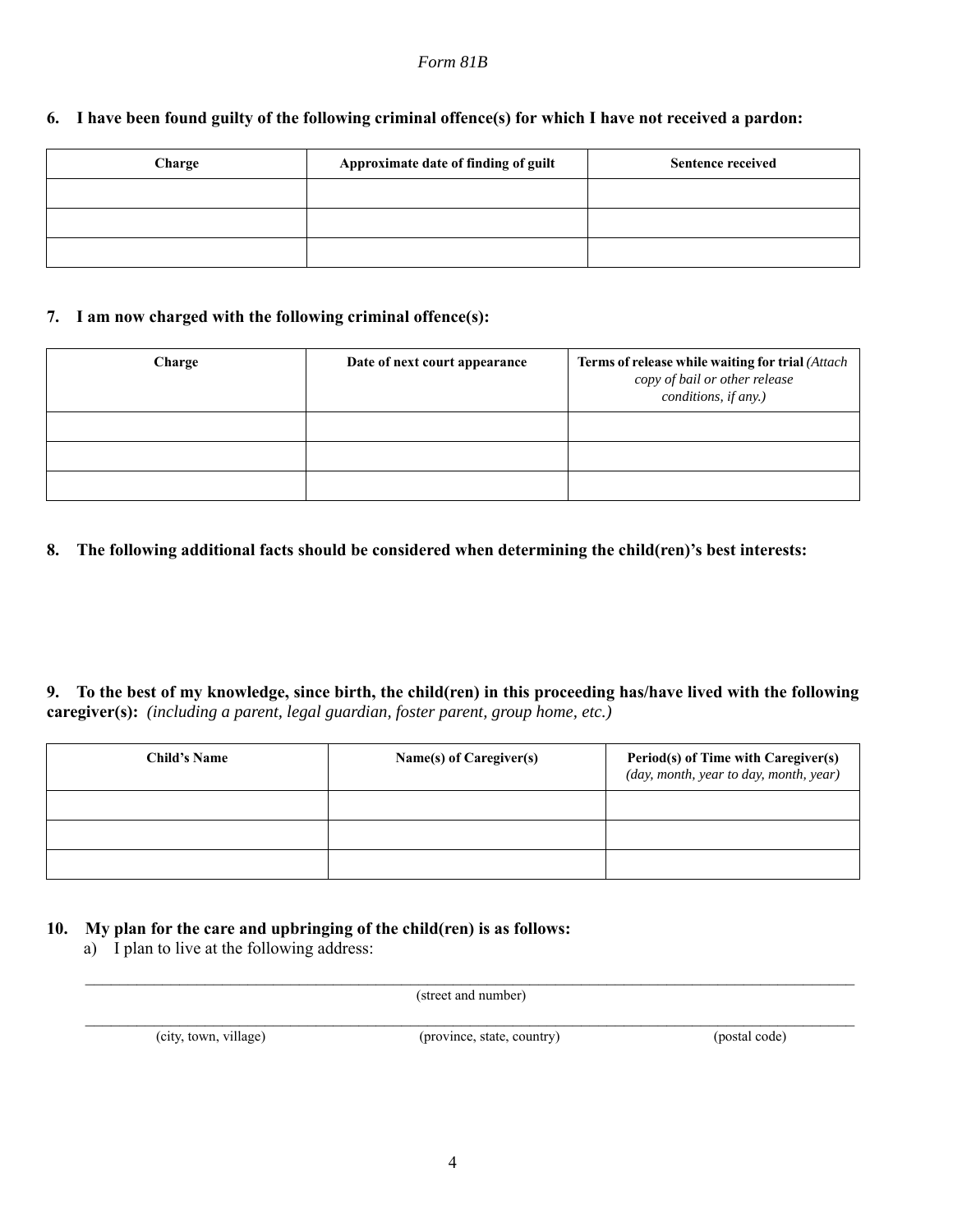b) The following people (other than the child(ren) involved in this proceeding) will be living with me:

| Full legal name and other names this<br>person has used | <b>Birth date</b><br>$\langle day, month,$<br>year) | <b>Relationship to</b><br>you | Has a child of this<br>person ever been in<br>the care of Child<br><b>Protection Services?</b> | Has this person been found<br>guilty of a criminal offence (for<br>which he/she has not received a<br>pardon) or is he/she currently<br>facing criminal charges?<br>(If yes, give details.) |
|---------------------------------------------------------|-----------------------------------------------------|-------------------------------|------------------------------------------------------------------------------------------------|---------------------------------------------------------------------------------------------------------------------------------------------------------------------------------------------|
|                                                         |                                                     |                               |                                                                                                |                                                                                                                                                                                             |
|                                                         |                                                     |                               |                                                                                                |                                                                                                                                                                                             |

c) Decisions for the child(ren) (including education, medical care, religious upbringing, extra-curricular activities, etc.) will be made as follows:

 $\Box$  jointly by me and (*name(s)* of *person(s)*)

### **by me**

 $\Box$  by (*name(s)* of *person(s)*) *(If necessary, provide additional details below.)*

d**)** I am a stay-at-home parent.

 $\Box$  I work:  $\Box$  full time.  $\Box$  part time.

 $\Box$  I attend school:  $\Box$  full time.  $\Box$  part time.

at: *(Specify the name of your place of work or school.)* 

 I anticipate that my plans for work and/or school may change as follows: *(Complete if you know or expect that you will be doing something different from that you are doing now.)*

e) The child(ren) will attend school, daycare or be cared for by others on a regular basis as follows:

f) My plan for the child(ren) to have regular contact with others, including the child(ren)'s parent(s) and family members, is as follows:

g) Check the appropriate box:

 $\Box$  The child(ren) does not/do not have any special medical, educational, mental health or developmental needs.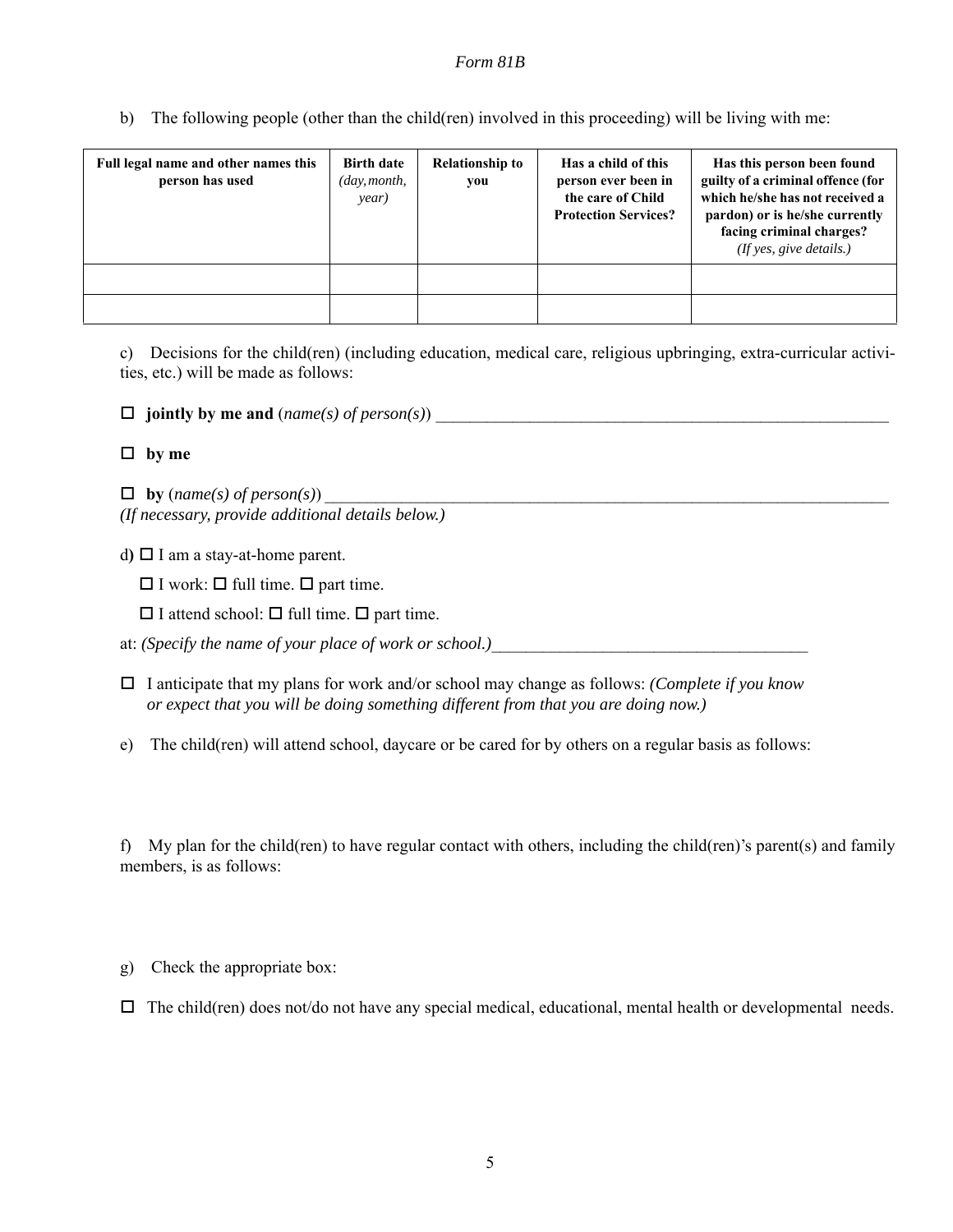$\Box$  The child or one or more of the children has/have the following special needs and will receive support and services for those needs as follows: *(If a child does not have special needs, you do* not have to include information about that child below.)

| Name of child | Special need(s)          | <b>Description of child's</b><br>needs | Support or service child will be<br>receiving (Include the names of any<br>doctors, counsellors, treatment centres,<br>etc. that are or will be providing<br>support or services to the child.) |
|---------------|--------------------------|----------------------------------------|-------------------------------------------------------------------------------------------------------------------------------------------------------------------------------------------------|
|               | $\Box$ medical           |                                        |                                                                                                                                                                                                 |
|               | $\Box$ educational       |                                        |                                                                                                                                                                                                 |
|               | $\Box$ mental health     |                                        |                                                                                                                                                                                                 |
|               | $\Box$ developmental     |                                        |                                                                                                                                                                                                 |
|               | $\Box$ other             |                                        |                                                                                                                                                                                                 |
|               | $\hfill \square$ medical |                                        |                                                                                                                                                                                                 |
|               | $\qedsymbol$ educational |                                        |                                                                                                                                                                                                 |
|               | $\Box$ mental health     |                                        |                                                                                                                                                                                                 |
|               | $\Box$ developmental     |                                        |                                                                                                                                                                                                 |
|               | $\Box$ other             |                                        |                                                                                                                                                                                                 |
|               | $\Box$ medical           |                                        |                                                                                                                                                                                                 |
|               | $\Box$ educational       |                                        |                                                                                                                                                                                                 |
|               | $\Box$ mental health     |                                        |                                                                                                                                                                                                 |
|               | $\Box$ developmental     |                                        |                                                                                                                                                                                                 |
|               | $\Box$ other             |                                        |                                                                                                                                                                                                 |

h) I will have support from the following relatives, friends or community services in caring for the child(ren):

**11. I acknowledge that the court needs up-to-date and accurate information about my plan in order to make a parenting order in the best interests of the child(ren). If, at any time before a final order is made in this proceeding,**

- a) there are any changes in my life or circumstances that affect the information provided in this affidavit, or
- b) I discover that the information in this affidavit is incorrect or incomplete,

#### **I will immediately file and serve either:**

a) an updated Affidavit in Support of Claim for Parenting Order (Form 81B); or